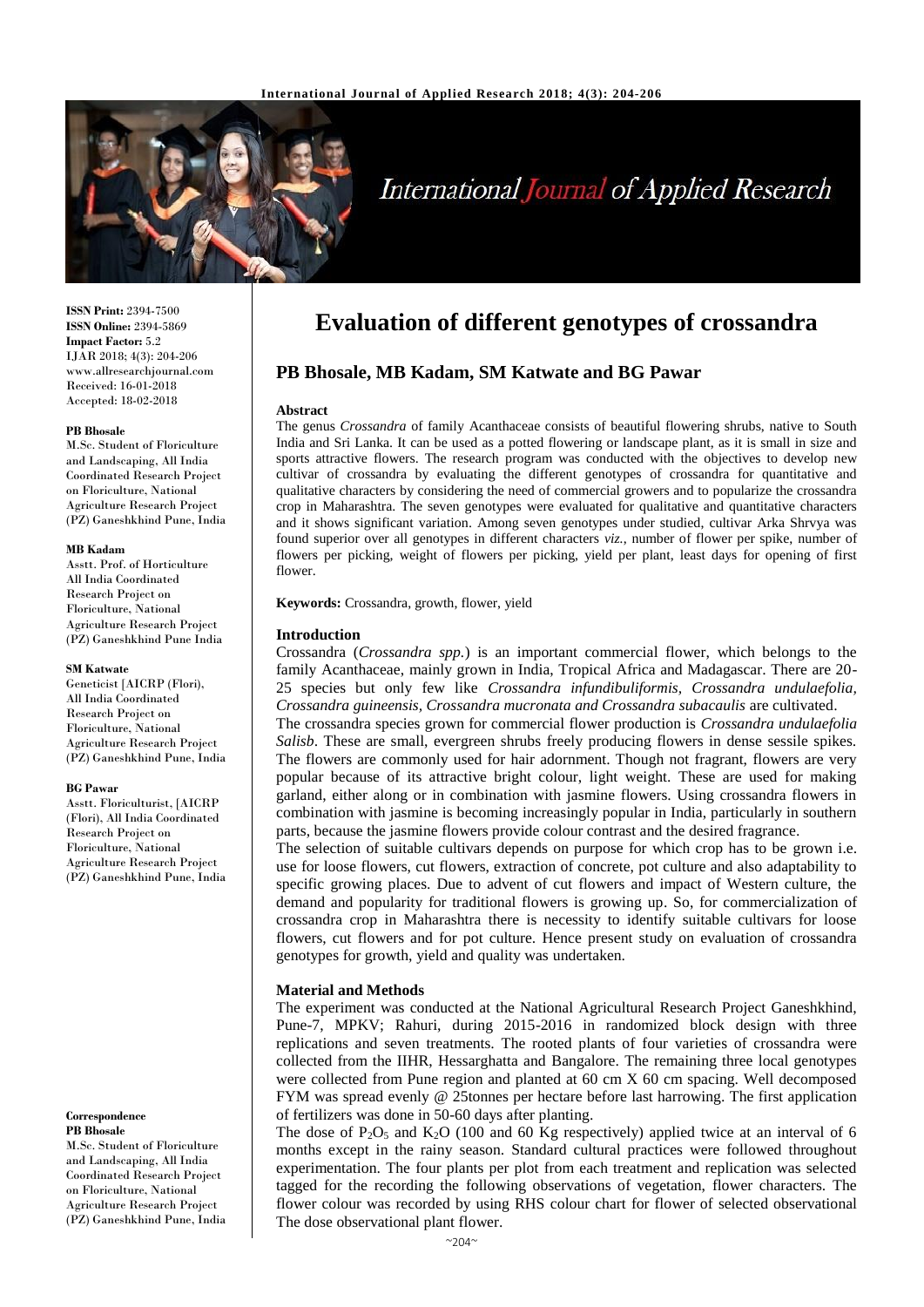# **Results and Discussion Growth characters**

The considerable variation in plant height was exhibited by the genotypes during different growth stages. The significantly highest plant height at 60 DAP was recorded in genotype Arka Ambara and less in Arka Shreeya than other genotypes. Whereas, plant height at 120 DAP was highest in Local-2 and least in Local-1. At 180 DAP, highest plant height in Local-2 genotype. Whereas Arka Shreeya was recorded minimum plant height. This result was found similar in agreement with Ramchandrudu and Thangam  $(2010)$  in crossandra  $[6]$ . The numbers of branches per plant at 60 DAP were produced more in genotype Local-1and less in Local-3genotype.120 DAP more number of branches per plant was recorded in genotype Arka Kanaka and minimum in Arka Ambara genotype. Whereas, maximum number of branches per plant at 180 DAP was recorded in genotype Local-1and minimum in Arka Ambara. These findings were confounded by Aswath (2007) in crossandra [2]. Spread of plant in South to North direction is significantly more in genotype Local-1and minimum in Arka Ambara at 60 DAP. The plant spread (S-N) at 120 DAP more in Local-1 and less in Arka Ambara genotype. Whereas the more plant spread in (S-N) direction recorded in genotype Local-1and less in Local-2 and in East to West direction the maximum plant spread recorded in genotype Local-1 and minimum in Local-3 at 60 DAP. The plant spread at 120 DAP more in Local-1and less in Arka Ambara in at 180 DAP more in genotype Local-1 and less in Local-3 genotype.

# **Flowering character**

The minimum days required for flower initiation was recorded in genotype Arka Shrvya (62.67 days) whereas maximum days was required by genotype Local-3 (73.59 days).the results are in line the finding reported by Ramchandrudu and Thangam  $(2010)$ <sup>[6]</sup> Arka Shrvya recorded significantly maximum rachis length (7.01cm) amongst seven genotypes under study whereas minimum rachis length recorded in Local-3. Similar result was obtained by Ranchana (2013) in double type tuberose.

The significantly longest spike was recorded in genotype Arka Shrvya (16.05cm) and shortest in genotype Local-3(9.47cm). The significantly maximum number of flower per spike and number of flowers per spike recorded highest in the genotype Arka Shrvya (34.67). However the minimum numbers of flowers per spike recorded in genotype Local-3(15.33). These finding were cofounded by Ramchandrudu and thangam (2010). The significantly maximum flower width (3.50 cm) was recorded in the genotype Arka Ambara and the minimum flower width was recorded in Local-1(2.51cm) genotype. This variation may be due to difference in the genetic makeup of cultivars. Significantly maximum flower length was observed in genotype Arka Ambara (4.41cm) genotype Local-1 recorded significantly minimum flower length (3.51cm). These finding are accordance with Radhakrishn (2012) in tuberose. Duration of flowering was recorded more in Arka Shrvya and minimum in Local-1.

# **Yield characters**

The number of flowers per picking was recorded more by genotype Arka Shrvya (192.33) which was significantly superior over other genotypes. While, minimum flowers per picking was recorded in genotype Local-3 (30.88). The variation in flower per picking may be due to genetic variability, disparity in storage of among different cultivars and prevailing environmental conditions. Significantly maximum weight of flowers per picking was recorded in the genotype Arka Shrvya (12.62g) with weight of flowers per picking. The minimum weight of flowers per picking was recorded by the genotype Local 3(1.31g). The significantly maximum weight of 100 flowers was recorded by genotype Arka Shreeya (9.30g) and the minimum weight of 100 flowers was recorded in genotype Local 3 (4.23g). Similar finding also reported by Agale (2010) in Gaillardia. The genotype Arka Shrvya (86.33g) was significantly higher in respect of yield of flowers per plant. While, minimum flower yield per plant was recorded by the genotype Local 3(5.00g).Similarly, Ramchandrudu and thangam (2010) in crossandra crop.

# **Flower Colour**

The Nasturtium orange flower colour was observed in Arka Kanaka and Local 2 genotypes. The Mars orange flower colour was observed in Arka Ambara and Local 3 genotypes. Burnt orange colour observed in Arka Shrvya genotype whereas rhodonite red and jasper pink colour observed in Local-1 and Arka Shreeya respectively.

**Table 1** Performance of different crossandra genotypes on growth characters

| Genotypes    | <b>Plant Height (cm)</b> |       |                        | Number of branches per plant |                |                | Plant Spread (N-S) (cm) |                       |       | Plant Spread (E-W) (cm) |       |                                |
|--------------|--------------------------|-------|------------------------|------------------------------|----------------|----------------|-------------------------|-----------------------|-------|-------------------------|-------|--------------------------------|
|              |                          |       | 60 DAP 120 DAP 180 DAP | <b>60 DAP</b>                | <b>120 DAP</b> | <b>180 DAP</b> |                         | <b>60 DAP 120 DAP</b> |       |                         |       | 180 DAP 60 DAP 120 DAP 180 DAP |
| Arka Ambara  | 29.67                    | 36.13 | 62.33                  | 6.25                         | 10.25          | 18.67          | 14.68                   | 25.98                 | 58.30 | 15.51                   | 31.06 | 51.23                          |
| Arka Kanaka  | 22.65                    | 37.91 | 54.07                  | 8.00                         | 16.78          | 26.01          | 20.66                   | 37.44                 | 65.18 | 17.42                   | 33.30 | 56.57                          |
| Arka Shreeya | 14.25                    | 33.27 | 44.06                  | 8.00                         | 13.33          | 19.63          | 16.89                   | 34.27                 | 67.19 | 13.38                   | 36.31 | 58.00                          |
| Arka Shrvya  | 21.80                    | 33.52 | 59.61                  | 4.67                         | 14.50          | 22.48          | 22.25                   | 36.14                 | 72.72 | 23.06                   | 39.79 | 69.70                          |
| Local-1      | 24.25                    | 31.95 | 56.85                  | 8.18                         | 16.42          | 32.15          | 22.88                   | 41.07                 | 76.60 | 24.46                   | 44.76 | 76.39                          |
| Local-2      | 17.00                    | 41.33 | 68.78                  | 7.25                         | 14.89          | 28.60          | 17.23                   | 36.09                 | 55.55 | 19.36                   | 35.43 | 55.93                          |
| Local-3      | 21.42                    | 34.73 | 52.27                  | 4.75                         | 11.75          | 18.81          | 18.17                   | 29.29                 | 57.51 | 14.09                   | 33.25 | 46.78                          |
| $SE(m) \pm$  | 2.02                     | 1.40  | 2.97                   | 0.63                         | 1.04           | 2.27           | 0.88                    | 1.32                  | 1.36  | 1.44                    | 2.31  | 2.11                           |
| $C.D.$ at 5% | 6.30                     | 4.36  | 9.24                   | 1.98                         | 3.25           | 7.08           | 2.74                    | 4.12                  | 4.25  | 4.50                    | 7.19  | 6.58                           |